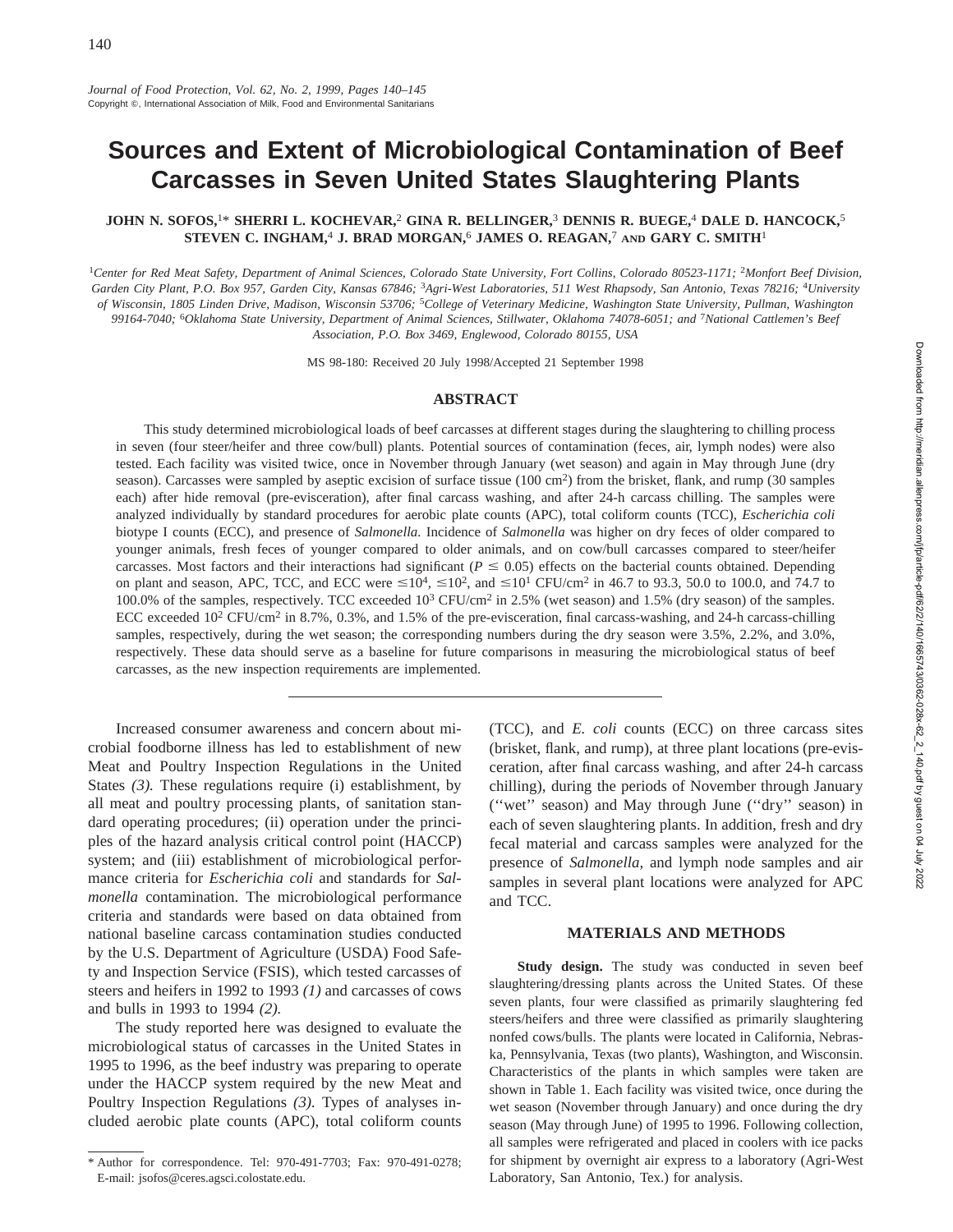TABLE 1. *Characteristics of the seven beef slaughtering plants in which samples were collected for analysis*

| Line speed (animals/hour)                                 | $90 - 216$   |
|-----------------------------------------------------------|--------------|
| Shifts per day                                            |              |
| Pre-evisceration carcass washing (yes/no)                 | 1/6          |
| Carcass steam vacuuming (yes/no)                          | 5/2          |
| Final carcass-washing temperature $(^{\circ}C)$           | $21 - 38$    |
| Final carcass-washing pressure (bar)                      | $6.9 - 24.8$ |
| Final carcass-washing chemical                            | None         |
| Final carcass rinsing (yes/no)                            | 4/3          |
| Final carcass-rinsing temperature $(^{\circ}C)$           | $3 - 51$     |
| Final carcass-rinsing chemical (AA <sup>a</sup> /LA/none) | 2/1/4        |
| Carcass spray chilling (yes/no)                           | 4/3          |
|                                                           |              |

*<sup>a</sup>* AA, acetic acid; LA, lactic acid.

**Feces, air, and lymph node sampling.** Thirty animals were sampled postexsanguination, but prior to any hide opening, at each plant and during the 3-day period that university personnel were in the plant. A sample of approximately 30 g of feces was removed from the animal by palpation of the rectum with the person obtaining the sample wearing a clean, plastic palpation glove. Once the fecal sample was removed from the animal, it was placed in a sterile Whirl-Pak bag (Nasco, Modesto, Calif.).

A dunglock (dried feces/mud/hair) sample was removed from the outside of each of the same animals from which a feces sample was taken. Due to differences in environmental conditions in some areas from which slaughter cattle were obtained, there were no dunglocks present to retrieve from the animals; in those instances, the lower part of the tail, commonly referred to as the ''switch,'' was aseptically removed by use of scissors and placed in a Whirl-Pak bag. The scissors were rinsed with water and immersed into 82°C water for at least 5 s prior to removal/cutting of each sample. The person removing the fecal and dunglock samples wore latex gloves and changed them after each sampling.

Following removal of the fecal and dunglock samples, the animal was assigned a ''mud score.'' The mud scoring system was based on a scale of 0 to 3, where a 0 was indicative of cattle bearing no external mud/dunglocks; 1 indicated an animal whose lower legs had mud/dunglocks; 2 represented an animal with mud/ dunglocks on its lower legs and belly; and 3 was indicative of an animal with mud/dunglocks that covered its entire body including the back or dorsal area. A total of 420 fecal and 420 dunglocks samples were obtained at the seven plants during the 14 visits (2 visits per plant).

The mandibular and parotid lymph nodes were aseptically removed with sterile forceps and scissors that had been immersed in 82°C water for at least 5 s prior to sample taking. The lymph nodes were removed from 20 animal heads per plant per season, immediately following USDA inspection. A total of 280 lymph nodes was collected during the 14 visits (seven plants; 2 visits per plant) to the packing plants.

Air sampling for microbiological evaluation was conducted by passive exposure of agar plates to air in each of five plant locations, twice (1 h after the shift started and 1 h before the shift ended), during each of 2 days, per season, in each of the seven plants. The air in the high rimming area of the slaughterhouse was sampled by exposure of agar plates to air for 5 min on the high bench, near the first leggers. The air at the hide puller area was also sampled for 5 min, behind the hide pullers. Air sampling at evisceration involved exposure of agar plates to air for 10 min immediately after FSIS inspection of the viscera. The air in the final carcass washing area was sampled for 10 min. Finally, the air in the carcass drip coolers, as carcasses were moved to the fabrication room was sampled for 15 min. In one of the plants the contamination of the air was determined with exposure to air of tryptic soy agar (TSA; Difco Laboratories, Detroit, Mich.) plates, violet red bile agar (VRBA; Difco) plates, aerobic count Petrifilm plates, and coliform count Petrifilm plates (3M Health Care Products, St. Paul, Minn.) that had been rehydrated 1 h before use. In the remaining six plants the air was sampled only with the Petrifilm plates.

**Carcass sampling.** The carcasses were sampled at three locations in the slaughtering/dressing sequence of each plant and at three different sites on the carcass. The plant locations were designated as pre-evisceration, postfinal carcass washing, and post-24-h carcass chilling. The sampling sites on the carcass were (i) brisket—anterior to the navel on the ventral midline, (ii) flank posterior to the navel on the ventral mid-line, and (iii) rump—the cushion of the round. These sampling sites on the carcasses are equivalent to the brisket, flank, and rump areas, respectively, as described in the U.S. Meat and Poultry Inspection Regulation *(3).* Carcass samples were taken over a period of 3 days (per season and plant) to obtain a representative sampling population from different lots of cattle.

Two (one for APC, TCC, and ECC, and a second for *Salmonella* analysis) 100-cm<sup>2</sup> portions (10  $\times$  10 cm; 0.2 cm thick) of the adipose/muscle tissue surface were aseptically removed from each sampling site of the carcass at each location in the plant by use of a sterile rubber template, forceps, and scalpel, and these were placed in a sterile Whirl-Pak bag. At each sampling site on the carcass and at each location in the plant, samples were taken from 30 carcasses, but carcasses sampled at each plant location were different (i.e., carcasses were not followed through the entire production chain for sequential sampling). The overall total (all plants and both visiting periods) number of carcass samples taken for analysis was 3,780.

**Microbiological analyses.** Samples of fresh feces, dunglocks, and one of the two 100-cm2 carcass tissue samples were analyzed for *Salmonella* spp. Enrichment technique, isolation, and identification of *Salmonella* were performed following standard FSIS/USDA procedures *(4, 6).* Lymph node samples were analyzed for APC and TCC (as described below) and for the presence of *Salmonella* spp. in the manner described above. The Petrifilm used for air sampling (APC and TCC) were incubated for 48  $\pm$ 2 h at  $35^{\circ}$ C, and colonies were enumerated as described by the manufacturer.

The second 100-cm2 carcass tissue sample was analyzed for APC, TCC, and ECC. In the Whirl-Pak bag containing the carcass tissue sample, 100 ml of sterile phosphate buffer was added (Difco). The sample was agitated for 1 min using a Stomacher-3500 (Tekmar, Cincinnati, Ohio), and appropriate dilutions were prepared for plating on Petrifilm aerobic count plates and *E. coli* count plates (3M). Both types of Petrifilm were incubated at  $35^{\circ}$ C for 48  $\pm$  2 h. After incubation, colonies on Petrifilm were enumerated as instructed by the manufacturer.

**Statistical analysis.** The quantitative carcass data were expressed as log CFU/cm2. The quantitative data for lymph node samples were expressed as log CFU/g and those for air samples as log CFU per total time of agar exposure to the air. In order to determine the influence of the parameters tested (i.e., plant, season, plant location, carcass site) and their interactions on the extent of microbiological contamination, the data were analyzed by analysis of variance using the General Linear Model Procedure of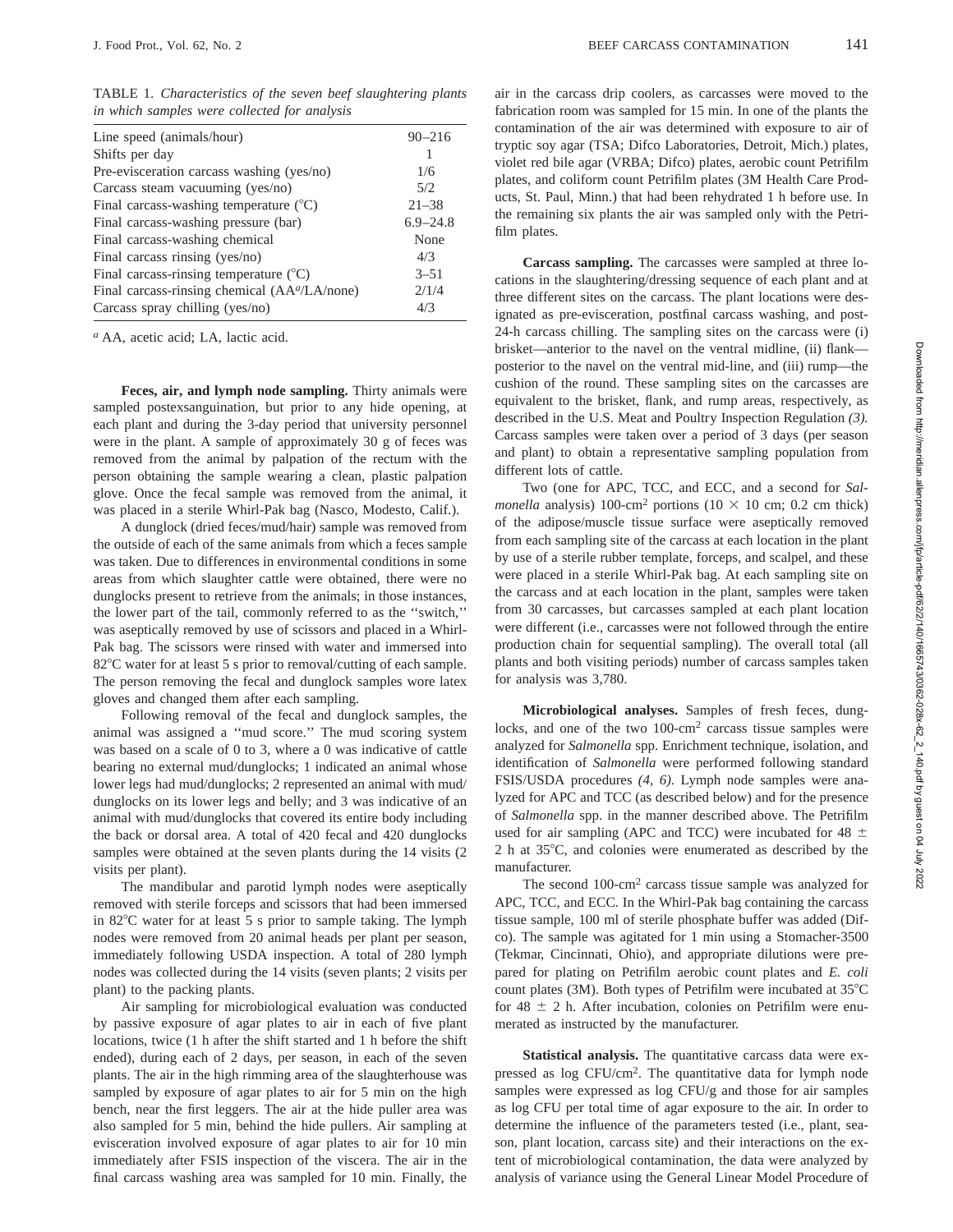TABLE 2. *Averages (minimum–maximum) of percentages of samples of fresh feces, dry feces (dunglocks), and carcass tissue (brisket, flank, and rump tested at pre-evisceration, after final carcass washing and after 24 h of carcass chilling) that were positive for* Salmonella *in four steer/heifer and three cow/bull slaughtering plants during two seasons (wet, November to January; dry, May to June) of the year*

|              |                                 | Sample type                           |                 |
|--------------|---------------------------------|---------------------------------------|-----------------|
| Plant type   | Season Fresh feces <sup>a</sup> | Dunglocks <sup><i>a</i></sup>         | Carcass tissueb |
| Steer/heifer | Wet $14.2 (0 - 50.0)$           | $7.5(0-16.7)$                         | $1.4(0-3.0)$    |
|              | Dry $8.3(0-30.0)$               | $0.8(0-3.3)$                          | $1.6(0-5.9)$    |
| Cow/bull     | Wet $10.0 (0-20.0)$             | $7.8(0-20.0)$                         | $4.7(1.1-7.0)$  |
|              | $4.4(0-10.0)$<br>Drv            | $12.2$ $(3.3-16.7)$ $2.7$ $(0.7-4.8)$ |                 |

*<sup>a</sup>* Thirty samples per plant and season.

*<sup>b</sup>* Two hundred seventy samples per plant and season.

SAS *(7)* and means were separated by the least significant difference procedure.

## **RESULTS AND DISCUSSION**

Incidence of *Salmonella* varied greatly among fresh feces, dunglocks, and carcass tissue samples; among plants; and between seasons (Table 2). In fresh feces, the average incidence of *Salmonella* was greater during the wet season compared to the dry season for both steer/heifer and cow/ bull plants. In dunglocks, however, the cows/bulls had a higher incidence during the dry than during the wet season, whereas the opposite was true for steers/heifers. Cows/bulls had a higher overall incidence of *Salmonella* in the dunglocks than in fresh feces, whereas steers/heifers had a higher overall incidence in fresh feces than in dunglocks (Table 2). Overall, incidence of *Salmonella* on carcasses of both steers/heifers and cows/bulls was lower than in feces or dunglocks, and incidence of *Salmonella* was higher on cow/ bull (2.7 to 4.7%) carcasses than that on steer/heifer (1.4 to 1.6%) carcasses (Table 2). The higher incidence of *Salmonella* on cow/bull carcasses is in agreement with the findings of the USDA/FSIS baseline studies *(1, 2).* Incidence of *Salmonella* on steer/heifer carcasses was higher during the dry season than during the wet season, while incidence of the pathogen in feces and dunglocks was higher during the wet season than during the dry season (Table 2), which may be indicative of the importance of plant processes on transfer of contamination from the environment onto carcasses. Van Donkersgoed et al. *(8)* reported that there was no consistent association between tag (dunglock) scores on beef cattle hides and bacterial contamination of carcasses, with differences generally being  $\langle 0.5 \log/cm^2$ .

Percentage of *Salmonella*-positive steer/heifer dunglock samples increased with higher presence of mud on live animal hides, while no such trend was observed with *Salmonella* incidence in dunglocks from cows/bulls (Table 3). This finding may indicate that cleanliness can reduce pathogen presence, but in older animals greater accumulation of pathogens on the hide may be a function of time.

Bacterial counts detected in air samples were influenced ( $P \leq 0.05$ ) by plant (P), season (S), plant location (L), and the interactions of P  $\times$  S, P  $\times$  L, and S  $\times$  L.

TABLE 3. *Percentages of dry feces (dunglock) samples positive for* Salmonella, *taken from animals waiting to be slaughtered in four steer/heifer and three cow/bull plants, as related to mud scores on animal hides*

|                                     | Percent Salmonella positive |                     |  |  |
|-------------------------------------|-----------------------------|---------------------|--|--|
| Mud score <sup><math>a</math></sup> | Steer/heifer <sup>b</sup>   | $\text{Cow/bull}^c$ |  |  |
|                                     | 1.0                         | 8.9                 |  |  |
|                                     | 4.0                         | 12.3                |  |  |
|                                     | 8.5                         | 7.4                 |  |  |
|                                     | 11.1                        | 13.3                |  |  |

*<sup>a</sup>* 0, No mud present on the animal; 1, mud present on lower legs; 2, mud present on lower legs and belly of animal; and 3, mud present on lower legs, belly, and back of animal.

*<sup>b</sup>* Two hundred twenty-seven samples.

*<sup>c</sup>* One hundred seventy-eight samples.

Overall, there was a trend of decreasing airborne contamination between the high rimming area on the slaughtering/ dressing floor and the carcass fabrication room (Table 4). However, there was major variation, considering differences existing among packing plant designs. These results agree with findings reported by Worfel et al. *(9),* who documented the importance of airflow patterns and pressures in decreasing contamination on beef slaughtering/dressing floors in packing plants.

Lymph nodes were found contaminated with average APC in the range of 1 to  $>1,000$  CFU/g and with average TCC in the range of 1 to 100 CFU/g (Table 5). However, bacterial populations in lymph nodes were variable among animals as indicated by the large variation in percentage of samples with counts in the selected ranges. Percentages of lymph node samples with APC  $>1,000$  CFU/g were 27.9 and 24.3 during the wet and dry seasons, respectively. No *Salmonella* was detected in any of the lymph node samples analyzed.

When the data from carcass samples from the seven plants were analyzed as a combined group or as separate groups of steer/heifer versus cow/bull plants, most factors

TABLE 4. *Means (standard deviations) of aerobic plate counts (APC) and total coliform counts (TCC) of air samples taken from five plant locations at two times (a.m. and p.m.), on each of 2 consecutive days, from each of seven beef slaughtering plants (four steer/heifer, three cow/bull) during two seasons (wet, November to January; dry, May to June) of the year with seasons combined*

| Plant location   | Agar plate<br>exposure<br>time (min) | $APC^a$                         | TCC <sup>a</sup>       |
|------------------|--------------------------------------|---------------------------------|------------------------|
| High rimming     | 5                                    | 2.0 A(0.5)                      | 0.3 A(0.4)             |
| Hide puller      | 5                                    |                                 |                        |
| Evisceration     | 10                                   | <i>b</i>                        |                        |
| Post-final wash  | 10                                   | $1.7 \text{ B } (0.7)$          | $0.1 \text{ B } (0.2)$ |
| Fabrication room | 15                                   | $0.8 \text{ } c \text{ } (0.7)$ | $0.1 \text{ B } (0.3)$ |
|                  |                                      |                                 |                        |

*<sup>a</sup>* Means in the same column with different letters are significantly  $(P \leq 0.05)$  different.

*<sup>b</sup>* Not detected during the agar exposure time allowed.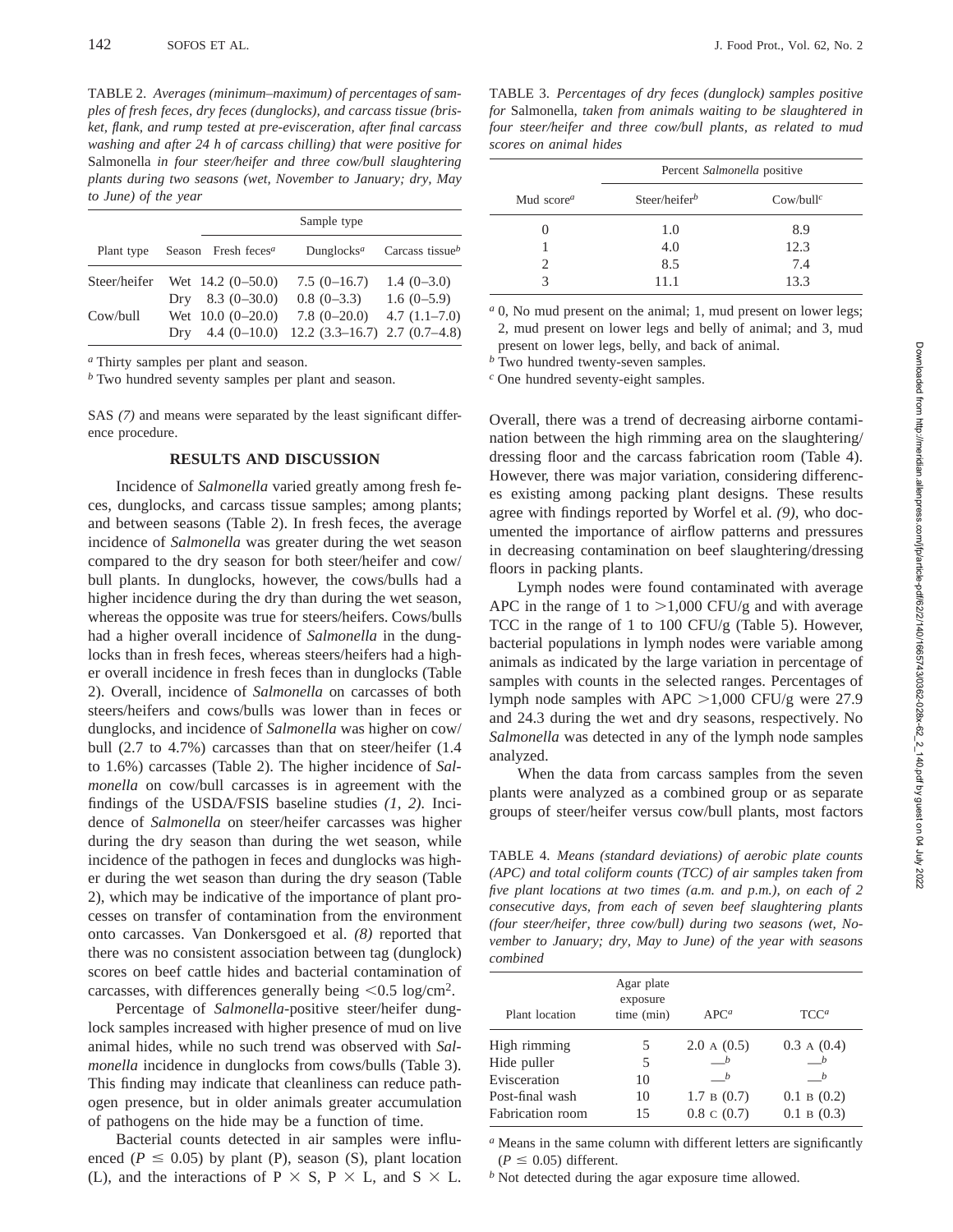TABLE 5. *Averages (minimum–maximum) of percentages of cattle lymph node samples collected from four steer/heifer and three cow/bull plants, with plants combined, with aerobic plate counts (APC) and total coliform counts (TCC) in several ranges during two seasons (wet, November to January; dry, May to June) of the yeara*

|                   |                            | Season            |                   |  |
|-------------------|----------------------------|-------------------|-------------------|--|
| Bacterial<br>type | Range of counts<br>(CFU/g) | Wet               | Dry               |  |
| APC.              | $1 - 10$                   | $4.3(0-20.0)$     | $12.1(0-25.0)$    |  |
|                   | $11 - 100$                 | $22.1(0-40.0)$    | $23.6(5.0-35.0)$  |  |
|                   | $101 - 1,000$              | $45.7(20.0-65.0)$ | $40.0(30.0-60.0)$ |  |
|                   | >1,000                     | $27.9(5.0-80.0)$  | $24.3(10.0-60.0)$ |  |
| <b>TCC</b>        | $1 - 10$                   | $82.9(0-100)$     | $97.1(90.0-100)$  |  |
|                   | 11–100                     | $17.1(0-100)$     | $2.9(0-10.0)$     |  |

*<sup>a</sup>* Twenty samples per plant and season (280 samples total).

(plant—P, season—S, plant location—L, carcass site—C) and most of their interactions had a significant ( $P \le 0.05$ ) effect on the APC, TCC, and ECC (Tables 6 to 8). When the seven plants were analyzed as one group (Table 6), the only exceptions to all factors having significant effects on APC, TCC, and ECC were that S had no significant ( $P$  > 0.05) effect on ECC,  $S \times C$  had no significant effect on APC, and  $S \times L \times C$  had no significant effect on TCC and ECC. Generally, though, bacterial counts were affected significantly ( $P \le 0.05$ ) by P, S, and C and their interactions.

TABLE 6. *Mean square values of aerobic plate counts (APC), total coliform counts (TCC), and* E. coli *biotype I counts (ECC) of excised carcass samples* (n = 30) taken from each of three *carcass sites (brisket, flank, rump), at three plant locations (preevisceration, final carcass washing, 24-h carcass chilling), from each of seven beef slaughtering plants (four steer/heifer, three cow/bull), during two seasons (wet, November to January; dry, May to June) of the year*

|                                | Degrees        | Mean square <sup><math>a</math></sup> |            |           |
|--------------------------------|----------------|---------------------------------------|------------|-----------|
| Variable                       | οf<br>freedom  | <b>APC</b>                            | <b>TCC</b> | ECC       |
| Plant $(P)$                    | 6              | $69.2**$                              | $16.9**$   | $7.2**$   |
| Season $(S)$                   | 1              | $32.9**$                              | $1.6*$     | 0.8       |
| Plant location $(L)$           | $\overline{2}$ | $168.6**$                             | $47.3**$   | $56.5***$ |
| Carcass site $(C)$             | 2              | $30.8**$                              | $1.7*$     | $1.0*$    |
| $P \times S$                   | 6              | $70.6**$                              | 33.8**     | $14.7**$  |
| $P \times L$                   | 12             | $8.7**$                               | $6.0**$    | $4.8**$   |
| $S \times L$                   | 2              | $12.6**$                              | $8.7**$    | $10.1**$  |
| $P \times C$                   | 12             | $6.6**$                               | $2.7**$    | $2.4**$   |
| $S \times C$                   | 2              | 2.8                                   | $2.2*$     | $1.1*$    |
| $L \times C$                   | 4              | $10.5**$                              | $4.0**$    | $3.1**$   |
| $P \times S \times L$          | 12             | $9.2**$                               | $4.5**$    | $4.4**$   |
| $P \times S \times C$          | 12             | $3.6**$                               | $1.3**$    | $1.1**$   |
| $P \times L \times C$          | 24             | $3.2**$                               | $2.7**$    | $2.6**$   |
| $S \times L \times C$          | 4              | $5.2*$                                | 0.4        | 0.4       |
| $P \times S \times L \times C$ | 24             | $1.7*$                                | $1.1**$    | $1.1**$   |
| Residual (error)               | 3,652          | 1.0                                   | 0.4        | 0.3       |

 $a * P \leq 0.05$ ; \*\*  $P \leq 0.01$ .

TABLE 7. *Mean square values of aerobic plate counts (APC), total coliform counts (TCC), and* E. coli *biotype I counts (ECC) of excised carcass samples*  $(n = 30)$  taken from each of three *carcass sites (brisket, flank, rump), at three plant locations (preevisceration, final carcass washing, 24-h carcass chilling), from each of four steer/heifer slaughtering plants during two seasons (wet, November to January; dry, May to June) of the year*

|                                | Mean square <sup><math>a</math></sup><br>Degrees |            |            |          |
|--------------------------------|--------------------------------------------------|------------|------------|----------|
| Variable                       | οf<br>freedom                                    | <b>APC</b> | <b>TCC</b> | ECC      |
| Plant $(P)$                    | 3                                                | $10.3**$   | $4.2**$    | $2.5**$  |
| Season (S)                     | 1                                                | $33.2**$   | $13.1**$   | $3.1*$   |
| Plant location (L)             | 2                                                | $72.7**$   | 18.8**     | $21.7**$ |
| Carcass site $(C)$             | 2                                                | $12.2**$   | 0.1        | 0.2      |
| $P \times S$                   | 3                                                | $110.8**$  | $7.4**$    | $4.6**$  |
| $P \times L$                   | 6                                                | $4.5**$    | $5.5**$    | $4.5**$  |
| $S \times L$                   | 2                                                | $3.0*$     | $6.4**$    | $4.7**$  |
| $P \times C$                   | 6                                                | $8.5**$    | $2.5**$    | $2.1**$  |
| $S \times C$                   | 2                                                | 2.1        | $1.7*$     | 0.6      |
| $L \times C$                   | 4                                                | $3.8*$     | $1.6*$     | $0.7*$   |
| $P \times S \times L$          | 6                                                | $6.6**$    | $1.5*$     | $1.0**$  |
| $P \times S \times C$          | 6                                                | $3.6*$     | 0.4        | 0.2      |
| $P \times L \times C$          | 12                                               | $2.7**$    | $1.7**$    | $1.4**$  |
| $S \times L \times C$          | $\overline{4}$                                   | $4.0*$     | 0.7        | $0.7*$   |
| $P \times S \times L \times C$ | 12                                               | $1.6*$     | 0.5        | 0.3      |
| Residual (error)               | 2,086                                            | 0.8        | 0.3        | 0.2      |

 $a * P \leq 0.05$ ; \*\*  $P \leq 0.01$ .

TABLE 8. *Mean square values of aerobic plate counts (APC), total coliform counts (TCC), and* E. coli *biotype I counts (ECC) of excised carcass samples* (n = 30) taken from each of three *carcass sites (brisket, flank, rump), at three plant locations (preevisceration, final carcass washing, 24-h carcass chilling), from each of three cow/bull slaughtering plants during two seasons (wet, November to January; dry, May to June) of the year*

|                                | Degrees        | Mean square <sup>a</sup> |            |          |
|--------------------------------|----------------|--------------------------|------------|----------|
| Variable                       | of<br>freedom  | <b>APC</b>               | <b>TCC</b> | ECC      |
| Plant $(P)$                    | 2              | $185.0**$                | $41.4*$    | $16.7**$ |
| Season (S)                     | 1              | 4.4                      | $37.0*$    | $11.6**$ |
| Plant location (L)             | 2              | $100.3**$                | $30.2**$   | $37.6**$ |
| Carcass site $(C)$             | $\overline{2}$ | $20.5**$                 | $3.7*$     | $3.5**$  |
| $P \times S$                   | 2              | $43.2**$                 | $66.3**$   | 30.3**   |
| $P \times L$                   | $\overline{4}$ | $17.2**$                 | $8.9**$    | $6.2**$  |
| $S \times L$                   | 2              | $12.8**$                 | $9.6**$    | $9.7**$  |
| $P \times C$                   | 4              | $6.0*$                   | $3.2**$    | $2.6**$  |
| $S \times C$                   | 2              | 2.8                      | $2.3*$     | $1.7*$   |
| $L \times C$                   | 4              | $11.1**$                 | $8.2**$    | $7.7*$   |
| $P \times S \times L$          | 4              | $16.2**$                 | $7.6***$   | $9.6**$  |
| $P \times S \times C$          | 4              | $4.5*$                   | $2.4*$     | $2.5**$  |
| $P \times L \times C$          | 8              | $3.3*$                   | $2.8**$    | $3.1**$  |
| $S \times L \times C$          | 4              | $3.5*$                   | $0.9**$    | $1.2*$   |
| $P \times S \times L \times C$ | 8              | 1.6                      | $2.0**$    | $2.3**$  |
| Residual (error)               | 1,566          | 1.3                      | 0.5        | 0.4      |

 $a * P \leq 0.05$ ; \*\*  $P \leq 0.01$ .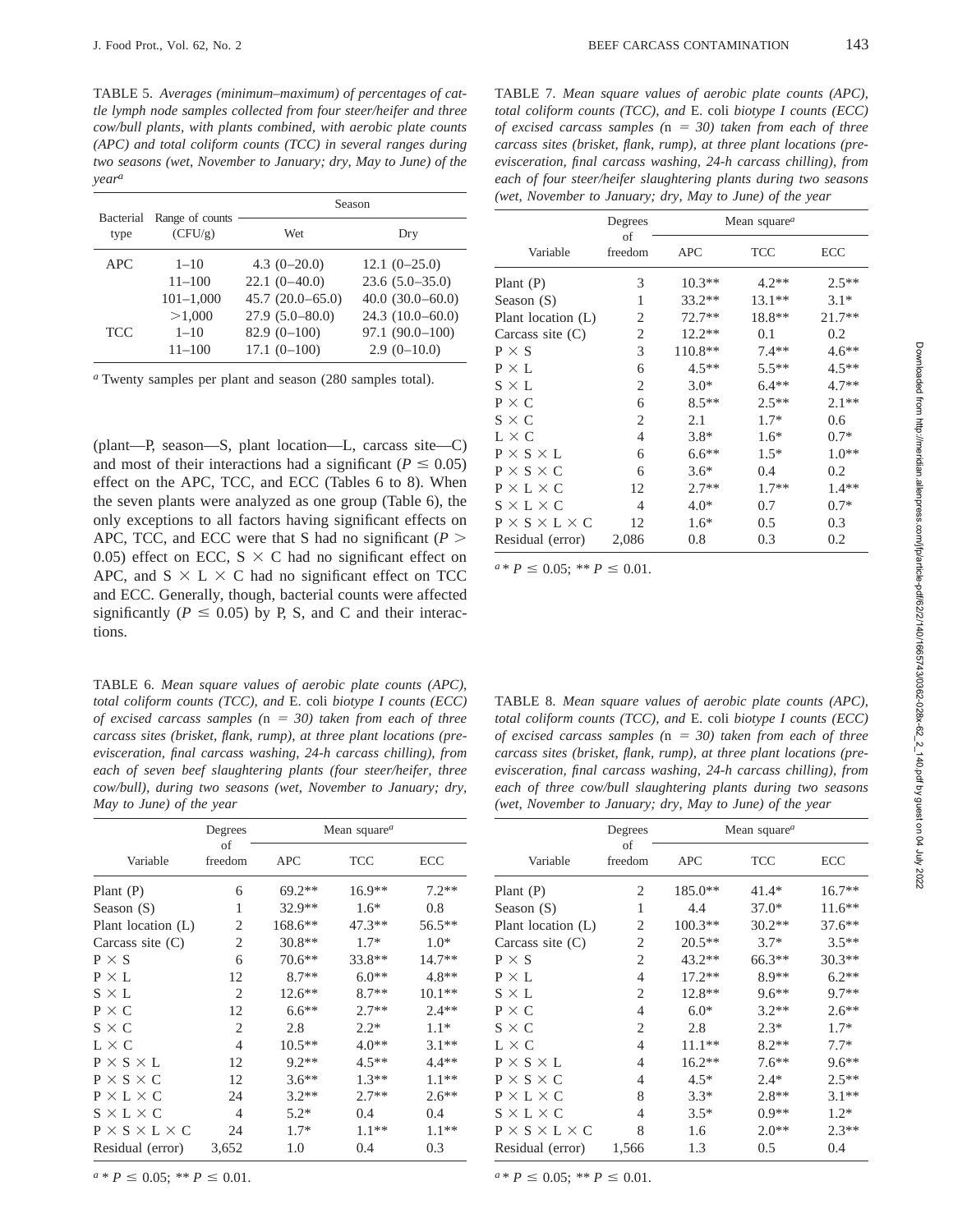

FIGURE 1. *Distribution (percentage of samples) of aerobic plate counts on carcass samples during the wet and dry seasons, at pre-evisceration, final carcass-washing, and 24-h carcass-chilling plant locations (samples of all carcass sites combined).*

Most of the carcass samples had APC in the range of  $10<sup>1</sup>$  to  $10<sup>4</sup>$  CFU/cm<sup>2</sup> during both wet and dry seasons, but samples with fewer than  $10^1$  CFU/cm<sup>2</sup> and as high as  $10^7$  $CFU/cm<sup>2</sup>$  were also found (Fig. 1). Most of the carcass samples had TCC and ECC of  $\leq 10^{1}$  CFU/cm<sup>2</sup>, but samples with TCC and ECC levels as high as  $10^4$  to  $10^6$  CFU/cm<sup>2</sup> were detected (Figs. 2 and 3). Based on results of the USDA/FSIS baseline study of 1992 to 1993 involving 2,100 chilled steer/ heifer carcasses, 93.1% of the samples had APC of up to  $10^4$  CFU/cm<sup>2</sup> 96.4% had TCC of up to  $10^2$  CFU/cm<sup>2</sup>, and 95.9% had ECC of up to  $10^1$  CFU/cm<sup>2</sup> (1); corresponding percentages of samples from the 1993 to 1994 USDA/FSIS cow/bull baseline study were 84.7, 92.2, and 84.9 *(2).* Both sets of USDA/FSIS microbiological baseline results are in general agreement with levels of contamination reported by a committee of the National Academy of Sciences in 1985 *(5).* The data for chilled carcasses of the present study indicated that APC of up to  $10^4$  CFU/cm<sup>2</sup> were present in 91.1% and 83.0% of the samples during the wet and dry season, respectively; corresponding percentages for TCC of up to 102 CFU/cm2 were 96.2 and 96.1, and for ECC of up to  $10^1$  CFU/cm<sup>2</sup> were 97.0 and 93.5. Thus, in this study, a larger number of samples had higher APC and ECC during the dry, compared to the wet, season.



FIGURE 2. *Distribution of total coliform counts on carcass samples during the wet and dry seasons, at pre-evisceration, final carcass-washing, and 24-h carcass-chilling plant locations (samples of all carcass sites combined).*

Carcass contamination levels (APC, TCC, ECC) were generally higher at pre-evisceration, compared to the levels detected following final carcass washing and after 24-h carcass chilling, which were similar in extent of contamination (Figs. 1 to 3). At pre-evisceration,  $>75\%$  of the samples had TCC  $\leq 10^1$  CFU/cm<sup>2</sup>, while at carcass washing and 24h chilling  $\geq$ 90% of the samples had contamination of  $\leq$ 10<sup>1</sup>  $CFU/cm<sup>2</sup>$  (Fig. 2). As indicated, however, samples with coliform contamination (TCC) as high as  $10^5$  CFU/cm<sup>2</sup> were detected. Sample distribution for *E. coli* biotype I contamination (ECC) was similar to that for TCC; however, at final washing and 24-h chilling, 94.9 to 98.0% and 93.5 to 97.0% of the samples, respectively, had counts  $\leq 10^1$  CFU/  $cm<sup>2</sup>$  (Fig. 3).

Overall, means and standard deviations of carcass bacterial counts by plant, season of the year, plant location, and carcass site indicated high variation for means in each group, while overall means in each category were similar. Overall APC means in the seven plants ranged between 2.0 log CFU/cm2 and 3.2 log CFU/cm<sup>2</sup> while TCC and ECC ranged between 0.13 and 0.68 log CFU/cm<sup>2</sup> and 0.09 and 0.44 log CFU/cm2, respectively (data not shown). Although season of the year appeared to have a significant effect on APC, overall (all plants, locations, carcass sites combined)